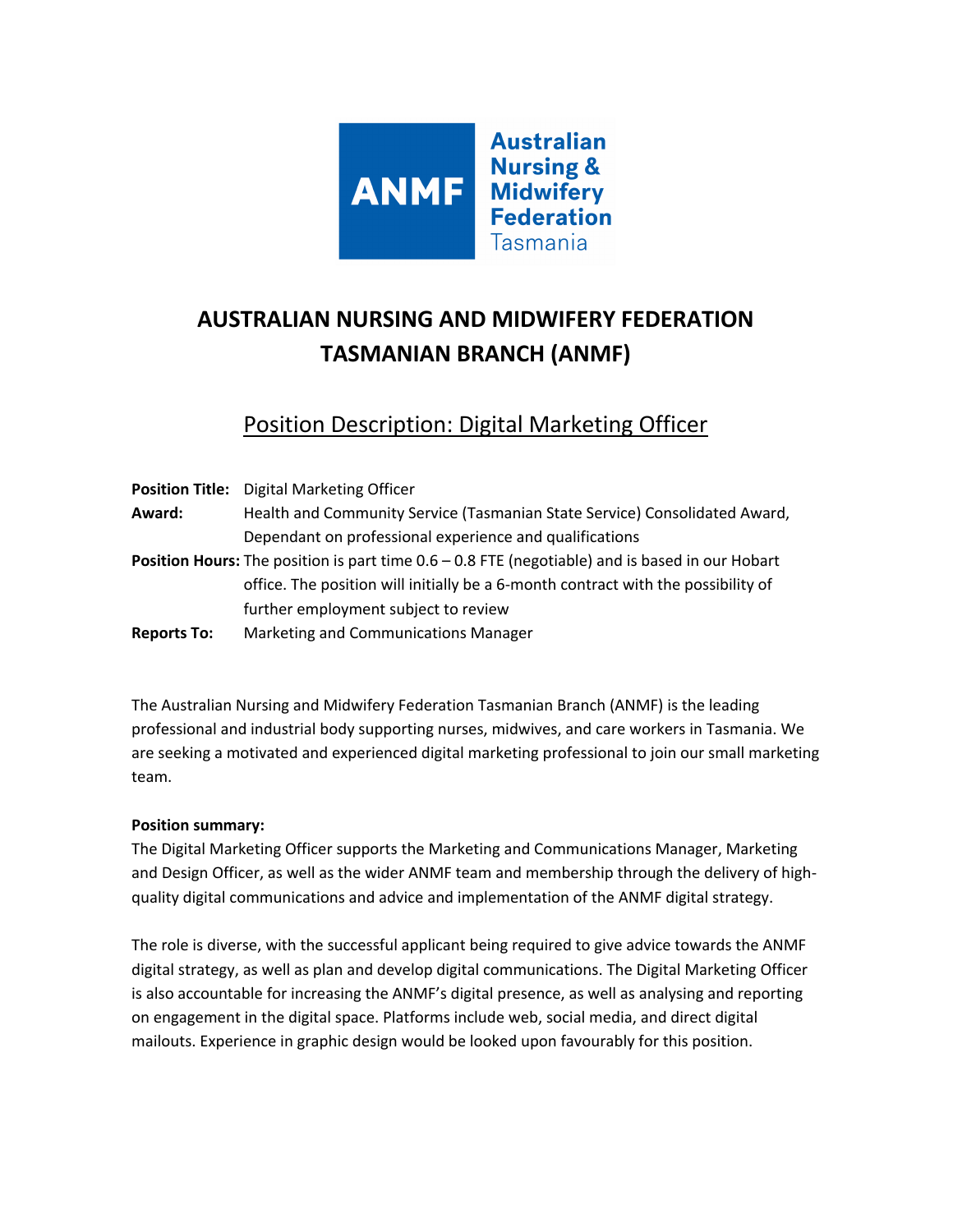## **Key responsibilities:**

Digital and Social Media Marketing Strategy

- Advise on and implement a digital and social media strategy that builds an active, engaged audience across digital and social media platforms to improve quality, reach and engagement, and meets agreed performance indicators
- Develop, deliver, and report on dynamic and innovative data-driven digital campaigns across multiple online channels including website, social media, and email
- Work collaboratively with the Marketing and Communications Manager on audience development, research and other projects as required
- Work with Marketing and Communications Manager to develop, schedule, and manage the production of engaging digital design and content including video, multimedia and animated content
- Work with the Graphic Design team and Marketing and Communications Manager to ensure digital assets are produced to meet brand guidelines and organisation standards
- Demonstrate strong creative copywriting skills and how this is applied across different channels and audiences.
- Ability to identify and tailor digital communications, including preferred medium, tone of voice and design style, to a variety of audiences
- Proven success working with large scale targeted and segmented EDM campaigns, as well as reporting on interaction and conversion
- Undertake high level usage of segmentation tools in order to ensure best practice standards are adhered to for email campaigns that compliment overarching marketing campaigns

#### Web design

- Web editing and building skills (HTML, CSS, JavaScript, PHP, WordPress)
- Ability to implement and manage, up-to-date web content to ensure best UX practices are met in a timely manner with high level of accuracy
- Manage website updates as required in line with the ANMF's brand style guide and tone of voice
- Stay abreast of web developments and best practice changes that can be applied to both the ANMF and the Health Education Research Centre (HERC's) websites

## Analytics and reporting

- Experience with setting up, understanding, and creating meaningful reports using metrics from different platforms including Google Ads, Facebook, Instagram, email marketing etc.
- Demonstrated experience in setting up frequent reporting structures that can be compiled and presented monthly to the Branch Council and Executive teams, and lead decision making and budgeting requirements in this space

## Other experience, skills and knowledge:

- Ability to work autonomously, be solutions driven and know how to hold yourself accountable
- High attention to detail
- Ability to work in a fast paced and at times reactive environment
- Excellent problem-solving skills
- Excellent computer skills including experience with design and marketing programs such as Adobe Creative Cloud, Mailchimp or equivalent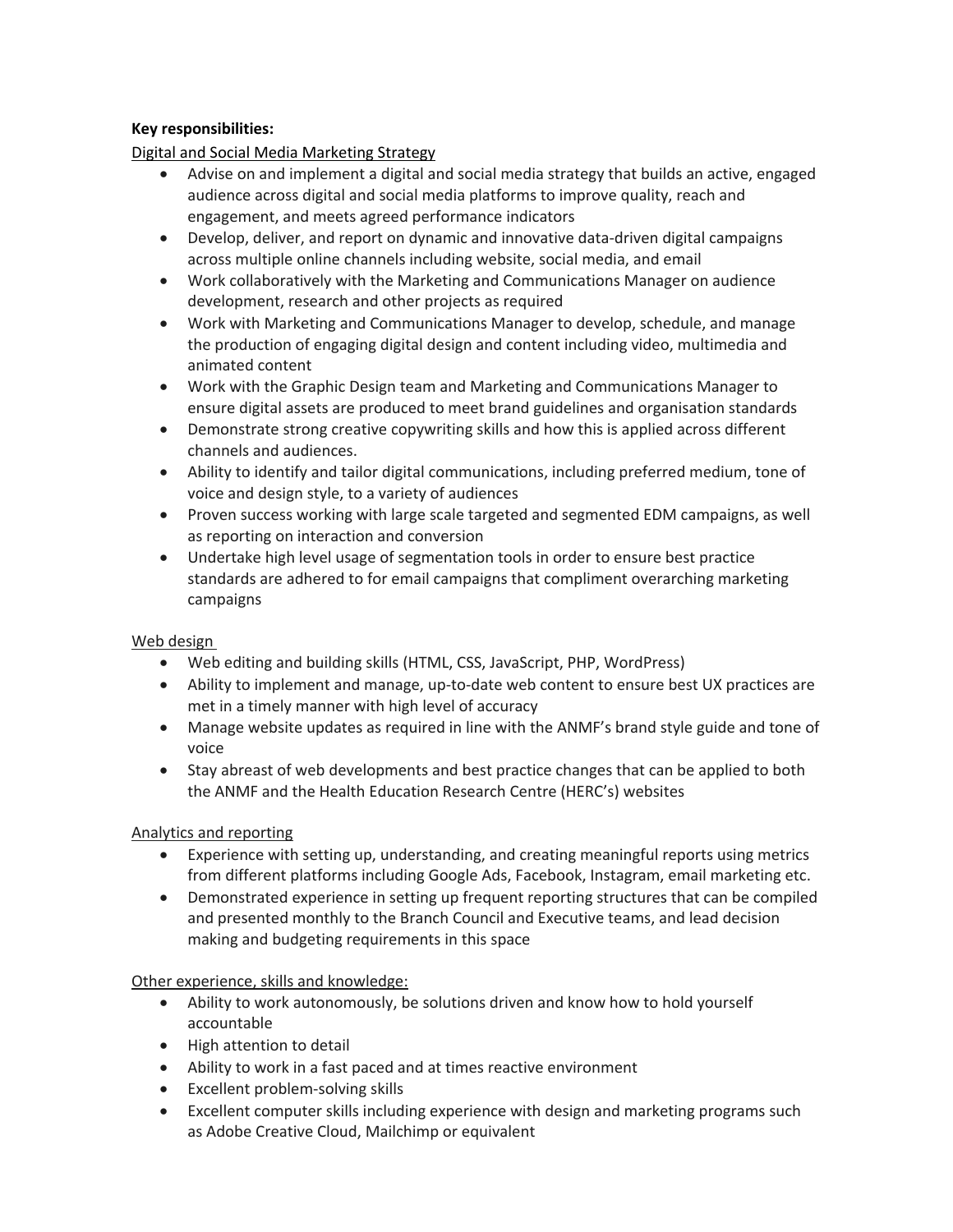#### **Selection criteria:**

## Essential:

The successful applicant will possess the below skills and experience:

- Proven creative and content production skills with experience conceiving, producing, and generating creative content ideas for digital marketing channels
- Experience managing successful digital and/or social media strategies from conception, production and application, to final reporting
- Experience with web production, design, and content management
- An ability to plan, develop, and compose communications for and across a range of digital channels
- Experience planning, writing, and producing large scale digital email communications in a professional capacity using segments and merge fields to target identified audiences
- Excellent interpersonal and organisational skills, and the ability to manage multiple concurrent tasks, be responsible for managing own workloads, and work autonomously to tight deadlines
- The ability to keep abreast of, report on, and adapt to the changing digital space in particular web design and social media
- A specialist understanding of all major social media platforms to drive brand awareness, and engagement including paid and organic advertising, as well as analytics and reporting structures
- A creative wordsmith with exceptional written and oral communication skills
- Expert knowledge of Microsoft Office Suite, Mailchimp, Facebook Insights, Google Analytics, SEO, and Wordpress. Experience with Client Relationship Manager programs, as well as Buffer or an equivalent social media management program would be an advantage

## Desirable

- Graphic design, photography, and/or videography experience producing graphics and video content for social media, email and web using Adobe Creative Cloud or similar
- The ability to conceptualise and design creative digital content for all streams, including graphics for website, EDM design, and social media
- eCommerce digital advertising experience, particularly in social media, identifying, outlining, and managing high daily budgets and follow up reports

## **Reporting relationship:**

• The position reports to the Marketing and Communications Manager

## **Management:**

• The Digital Marketing Officer is responsible for managing and prioritising their own work under the direction of the Marketing and Communications Manager